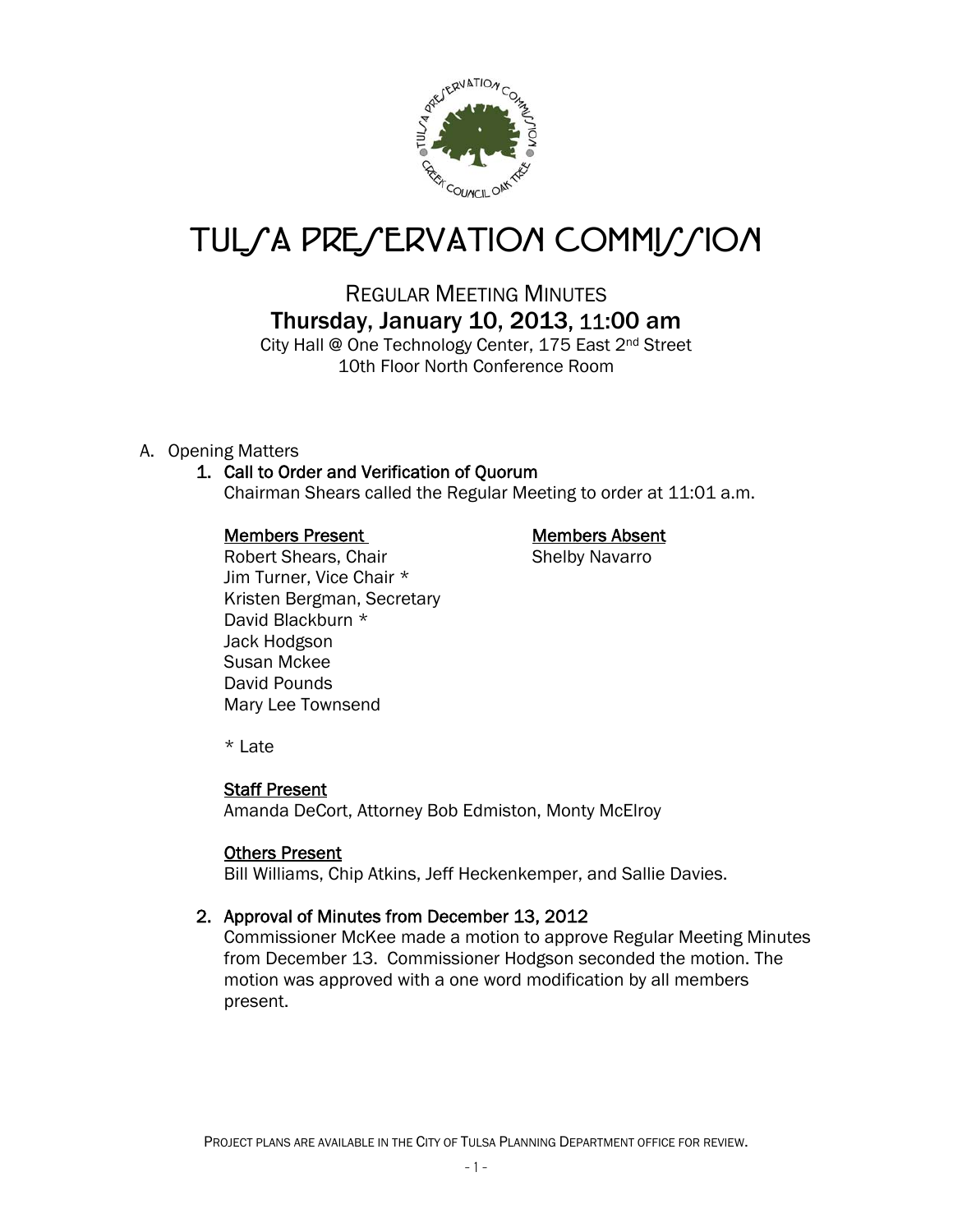## Vote: Regular Meeting Minutes from December 13, 2012

| In Favor   | <b>Opposed</b> | Abstaining | <b>Not Present</b> |
|------------|----------------|------------|--------------------|
| 1. Hodgson | None           | 1. Bergman | 1.Blackburn        |
| 2. McKee   |                |            | 2. Turner          |

3. Pounds

4. Shears

5. Townsend

The motion was Approved by majority with conditions.

#### 3. Disclosure of Conflicts of Interest

 No one reported a conflict of interest with the proposals on the agenda.

#### B. Actionable Items

1. COA-13-001 / 1612 S. St. Louis Avenue (Swan Lake)

 Applicant: Jeff Heckenkemper  *COA Subcommittee Review Date: None*  Request: Demolish existing home.

Monty McElroy presented Mr. Heckenkemper's Certificate of Appropriateness and read the applicable guidelines. Mr. Heckenkemper was present to answer questions.

Commissioner Townsend made a motion to deny the application. Commissioner McKee seconded the motion.

#### Vote: 1612 S. St. Louis Avenue (Swan Lake)

| In Favor   | <b>Opposed</b> | <b>Abstaining</b> | <b>Not Present</b> |
|------------|----------------|-------------------|--------------------|
| 1. Bergman | None           | None              | None               |

- 2. Blackburn
- 3. Hodgson
- 4. McKee
- 5. Pounds
- 6. Shears
- 7. Townsend
- 8. Turner

The motion to Deny was affirmed unanimously. Guidelines cited: F.1.1.1, F.1.1.2, and F.1.1.3.

#### 2. COA-13-002 / 2131 E. 20<sup>th</sup> Street (Yorktown)

Applicant: Bill Williams

 *COA Subcommittee Review Date: None Work completed prior to COA application*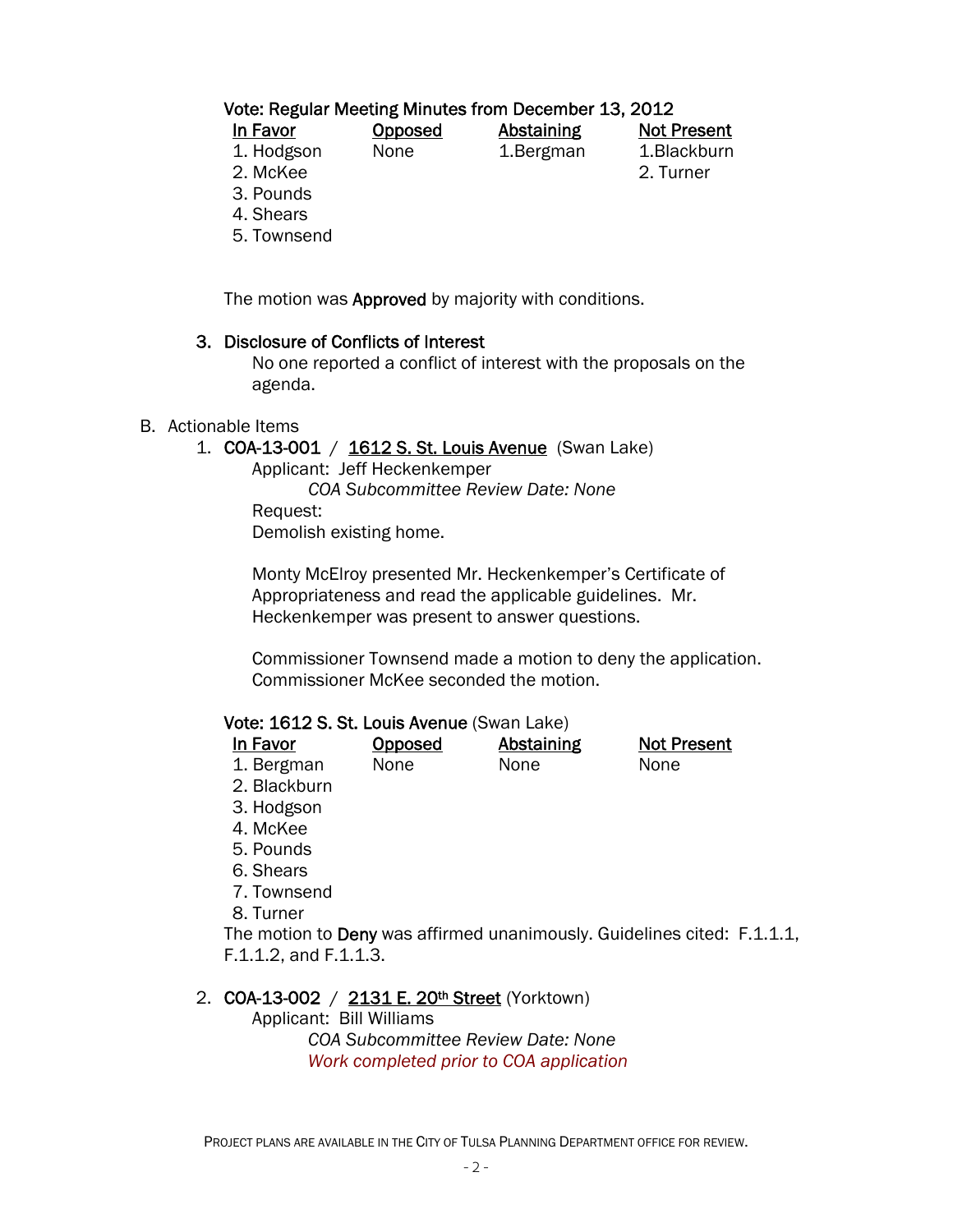Request:

Construct retaining wall for front yard.

Monty McElroy presented Mr. Williams' Certificate of Appropriateness and read the applicable guidelines. Mr. Williams was present to answer questions.

Commissioner Townsend made a motion to approve the application. Commissioner Turner seconded the motion.

#### Vote: 2131 E 20th Street (Yorktown)

| In Favor                                                                | Opposed | <b>Abstaining</b> | <b>Not Present</b> |
|-------------------------------------------------------------------------|---------|-------------------|--------------------|
| 1. Bergman                                                              | None    | None              | None               |
| 2. Blackburn                                                            |         |                   |                    |
| 3. Hodgson                                                              |         |                   |                    |
| 4. McKee                                                                |         |                   |                    |
| 5. Pounds                                                               |         |                   |                    |
| 6. Shears                                                               |         |                   |                    |
| 7. Townsend                                                             |         |                   |                    |
| 8. Turner                                                               |         |                   |                    |
| The motion was <b>Approved</b> unanimously. Guidelines cited: G.1.3 and |         |                   |                    |
| G.1.5.                                                                  |         |                   |                    |

#### 3. Unified Design Guidelines – Sunset Park drafts

Amanda DeCort presented the Sunset Park Draft Guidelines to the Commissioners for their consideration and approval.

Commissioner McKee made a motion to approve the Unified Design Guidelines for Sunset Park. Commissioner Townsend seconded the motion.

#### Vote: Sunset Park drafts

| <b>In Favor</b> | Opposed | <b>Abstaining</b> | <b>Not Present</b> |
|-----------------|---------|-------------------|--------------------|
| 1. Bergman      | None    | None              | None               |
| 2. Blackburn    |         |                   |                    |
| 3. Hodgson      |         |                   |                    |

- 3. Hodgson
- 4. McKee
- 5. Pounds
- 6. Shears
- 7. Townsend
- 8. Turner

The motion was **Approved** unanimously.

#### C. Reports

1. Staff

 Amanda DeCort reported that there are rumors that the Tulsa World wants to demolish the Palace Building. The building supposedly has structural damage in the basement. She asked the Commissioners if

PROJECT PLANS ARE AVAILABLE IN THE CITY OF TULSA PLANNING DEPARTMENT OFFICE FOR REVIEW.